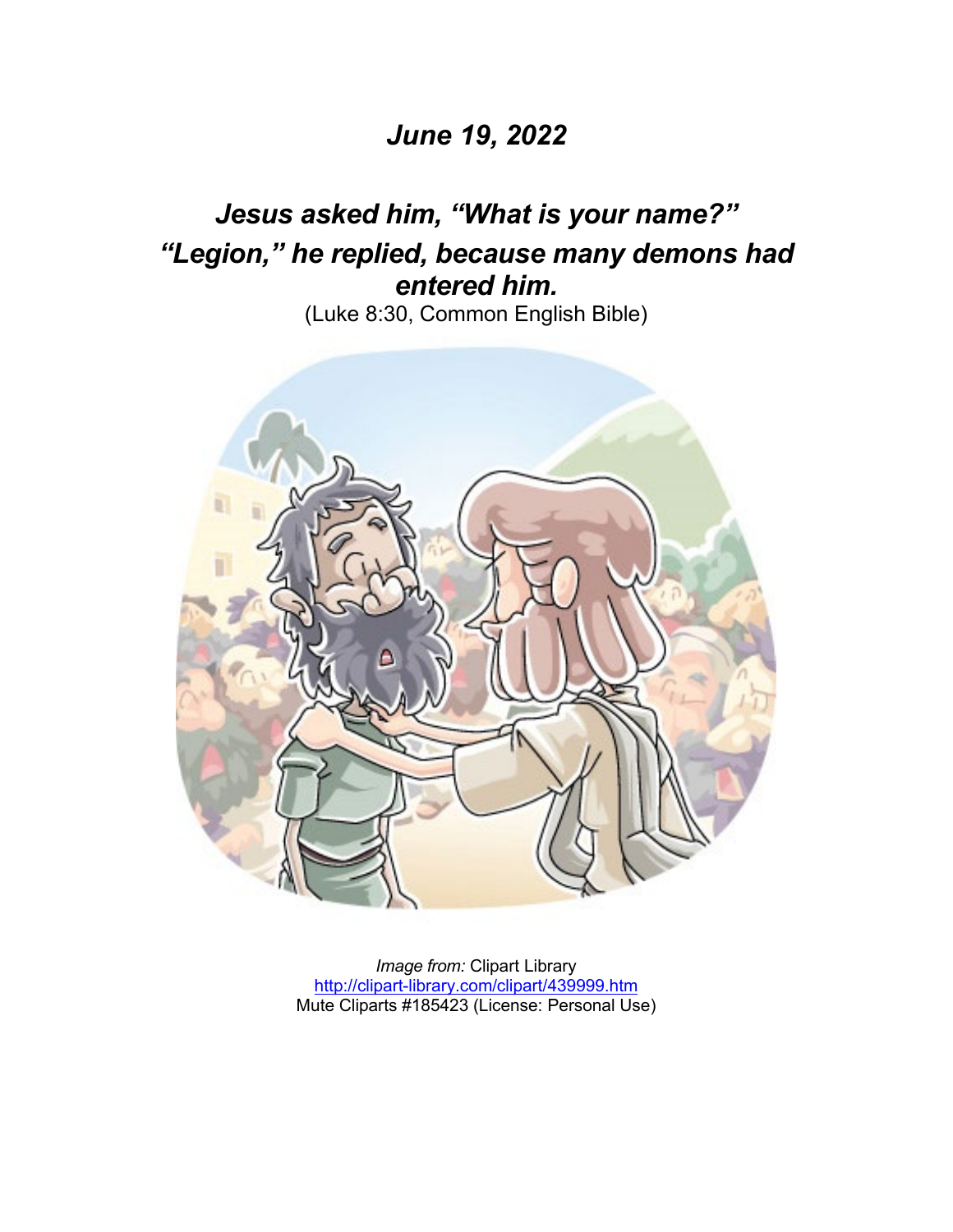## *Luke 8:26-39 Jesus Heals a Possessed Man*

*Feel free to use the Faith5 process and the Bible reading in whatever way is best for your family: at dinner, in the evening, before bed, etc. If your children are very young, you might want to use a children's story Bible.*

*1. SHARE your highs and lows for the day (or week).*

*2. PRAY about your highs and lows: celebrate your highs and pray for help with your lows*

*3. READ Luke 8:26-39 (Common English Bible, CEB)*

**<sup>26</sup>** Jesus and his disciples sailed to the Gerasenes' land, which is across the lake from Galilee. **<sup>27</sup>** As soon as Jesus got out of the boat, a certain man met him. The man was from the city and was possessed by demons. For a long time, he had lived among the tombs, naked and homeless. **<sup>28</sup>** When he saw Jesus, he shrieked and fell down before him. Then he shouted, "What have you to do with me, Jesus, Son of the Most High God? I beg you, don't torture me!" **<sup>29</sup>** He said this because Jesus had already commanded the unclean spirit to come out of the man. Many times it had taken possession of him, so he would be bound with leg irons and chains and placed under guard. But he would break his restraints, and the demon would force him into the wilderness.

**<sup>30</sup>**Jesus asked him, "What is your name?" "Legion," he replied, because many demons had entered him. **<sup>31</sup>** They pleaded with him not to order them to go back into the abyss. **<sup>32</sup>** A large herd of pigs was feeding on the hillside. The demons begged Jesus to let them go into the pigs. Jesus gave them permission, **<sup>33</sup>** and the demons left the man and entered the pigs. The herd rushed down the cliff into the lake and drowned.

**<sup>34</sup>** When those who tended the pigs saw what happened, they ran away and told the story in the city and in the countryside. **<sup>35</sup>** People came to see what had happened. They came to Jesus and found the man from whom the demons had gone. He was sitting at Jesus' feet, fully dressed and completely sane. They were filled with awe. **<sup>36</sup>** Those people who had actually seen what had happened told them how the demon-possessed man had been delivered. **<sup>37</sup>** Then everyone gathered from the region of the Gerasenes asked Jesus to leave their area because they were overcome with fear. So he got into the boat and returned across the lake. **<sup>38</sup>** The man from whom the demons had gone begged to come along with Jesus as one of his disciples. Jesus sent him away, saying, **<sup>39</sup>** "Return home and tell the story of what God has done for you." So he went throughout the city proclaiming what Jesus had done for him.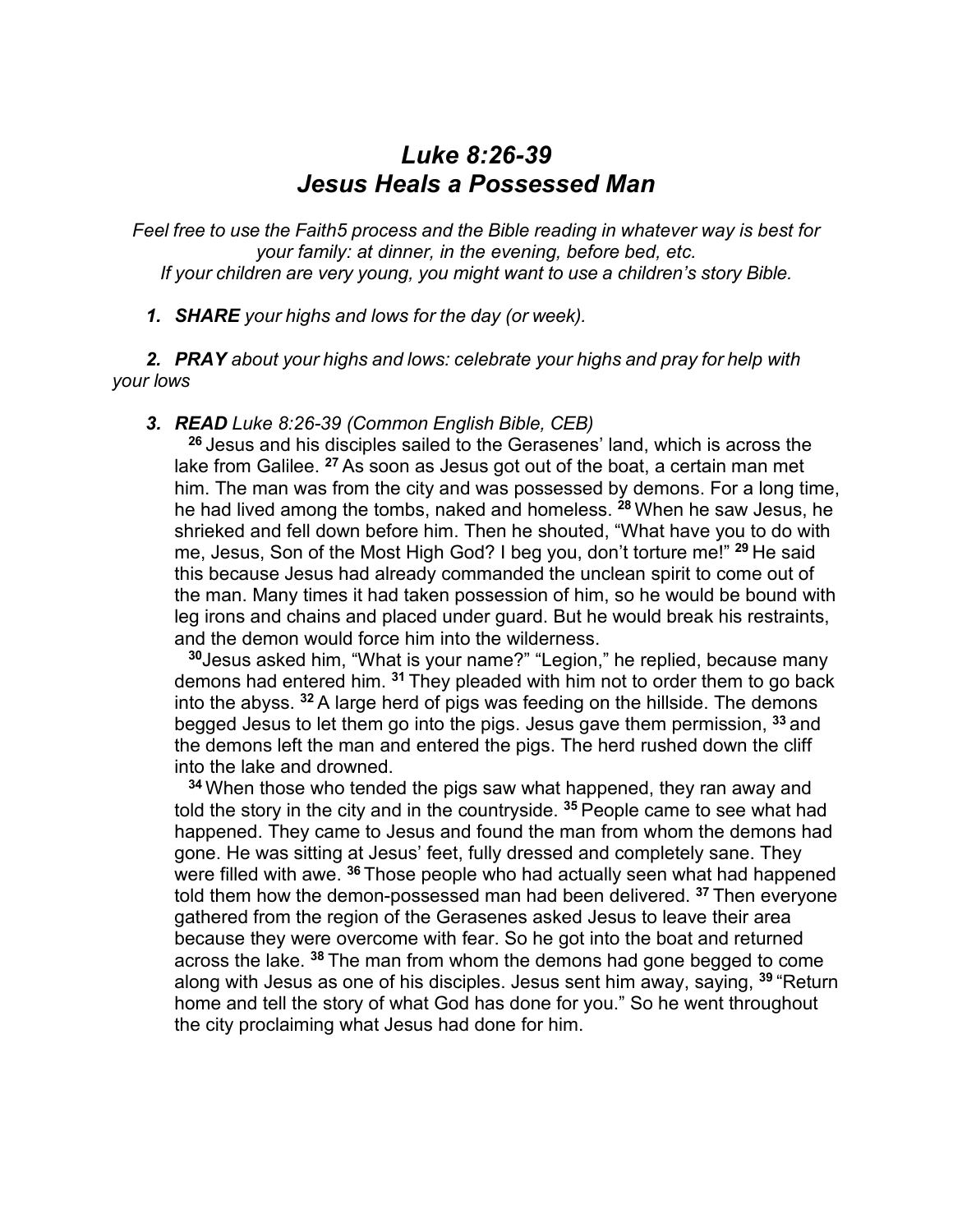#### *4. TALK about the reading*

1. Who needs help? Why? (In Jesus' day, if someone had emotional or mental problems, others would say that the person was possessed by a demon.

2. What did Jesus do? What happened?

3. Why did the other people ask Jesus to leave their area? What do you think they were afraid of?

4. What does Jesus ask the man to do? What do you think other people might have done or thought when they heard the man's story?

5. How does this reading relate to your highs and lows?

#### *5. BLESS each other.*

Make this as simple or as complex as you want. Examples: Trace the sign of the cross on each other's forehead or on the back of your hands. Say, "God bless you" or make up a blessing based on one of the readings.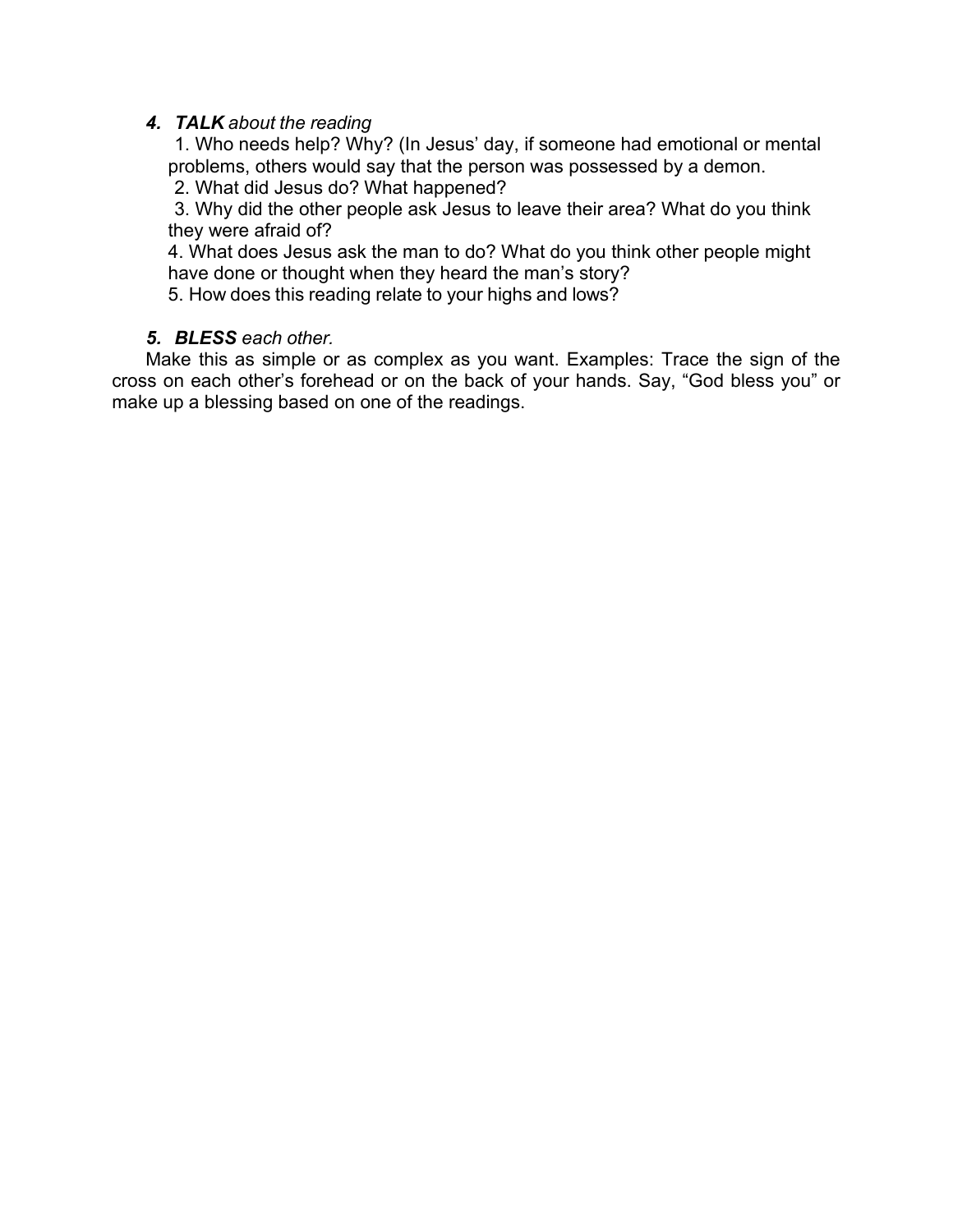## **ACTIVITIES**

#### **Blow Bubbles**

*Supplies: Bubble Bottles (for blowing bubbles)*

**Activity: Have one person at a time blow bubbles while everyone else counts them. Make sure everyone has a chance to blow bubbles. While you're doing it, mention that the bubbles represent how many times we should say "Thank you" to God for the way God loves us and for all that God has done for us.**

### **Fingerprint People**

*Supplies: 8 1/2x11 white paper; rainbow-colored ink pad; pens or markers* **Activity: Make as many fingerprints on the paper as you can in a set amount of time (like 2 minutes or more). Use pens or markers to add hands and legs and feet to their fingerprints. Talk about how many people in your neighborhood or world need help and how Jesus would want us to help them. Then, make a plan to help someone or some group this week!**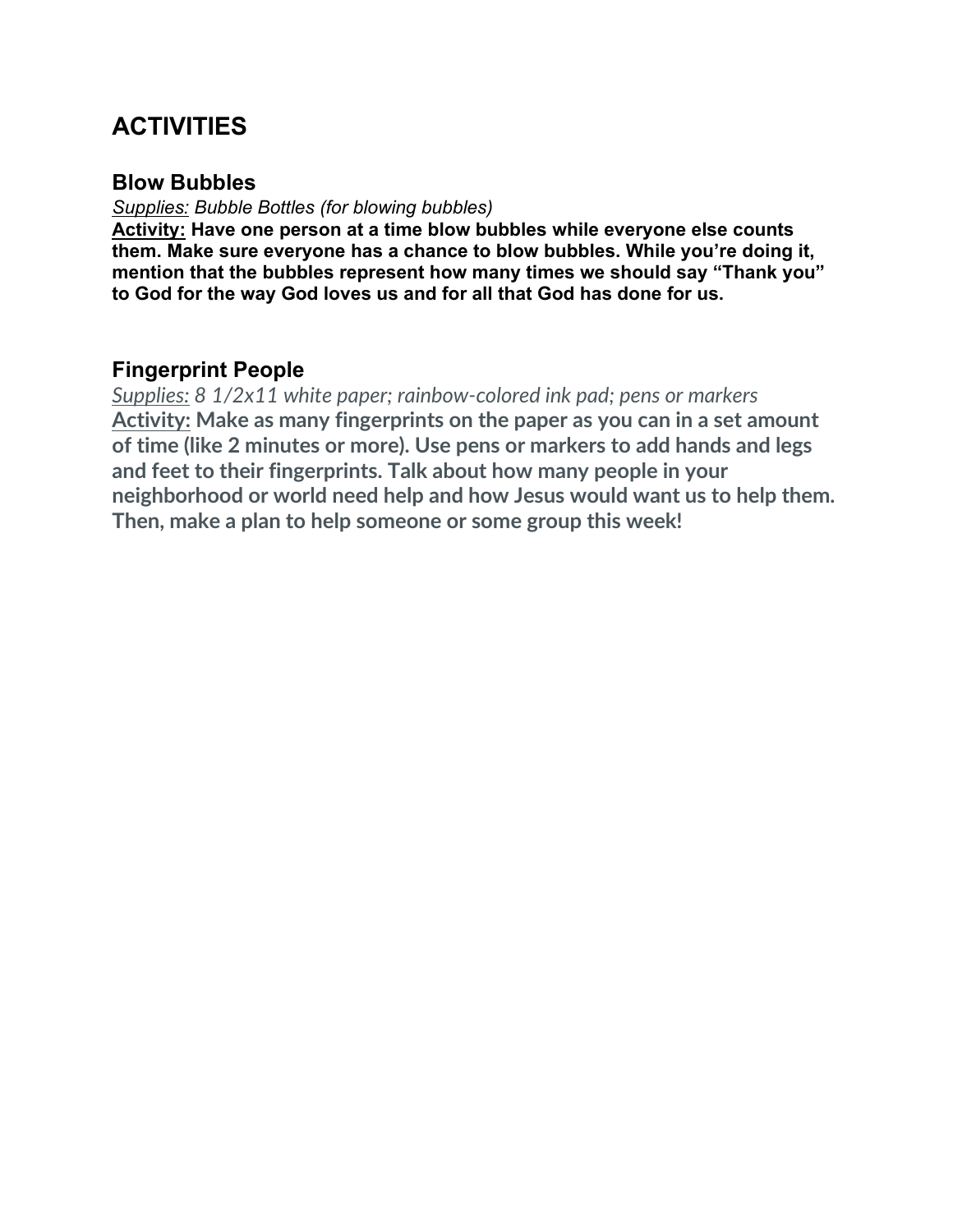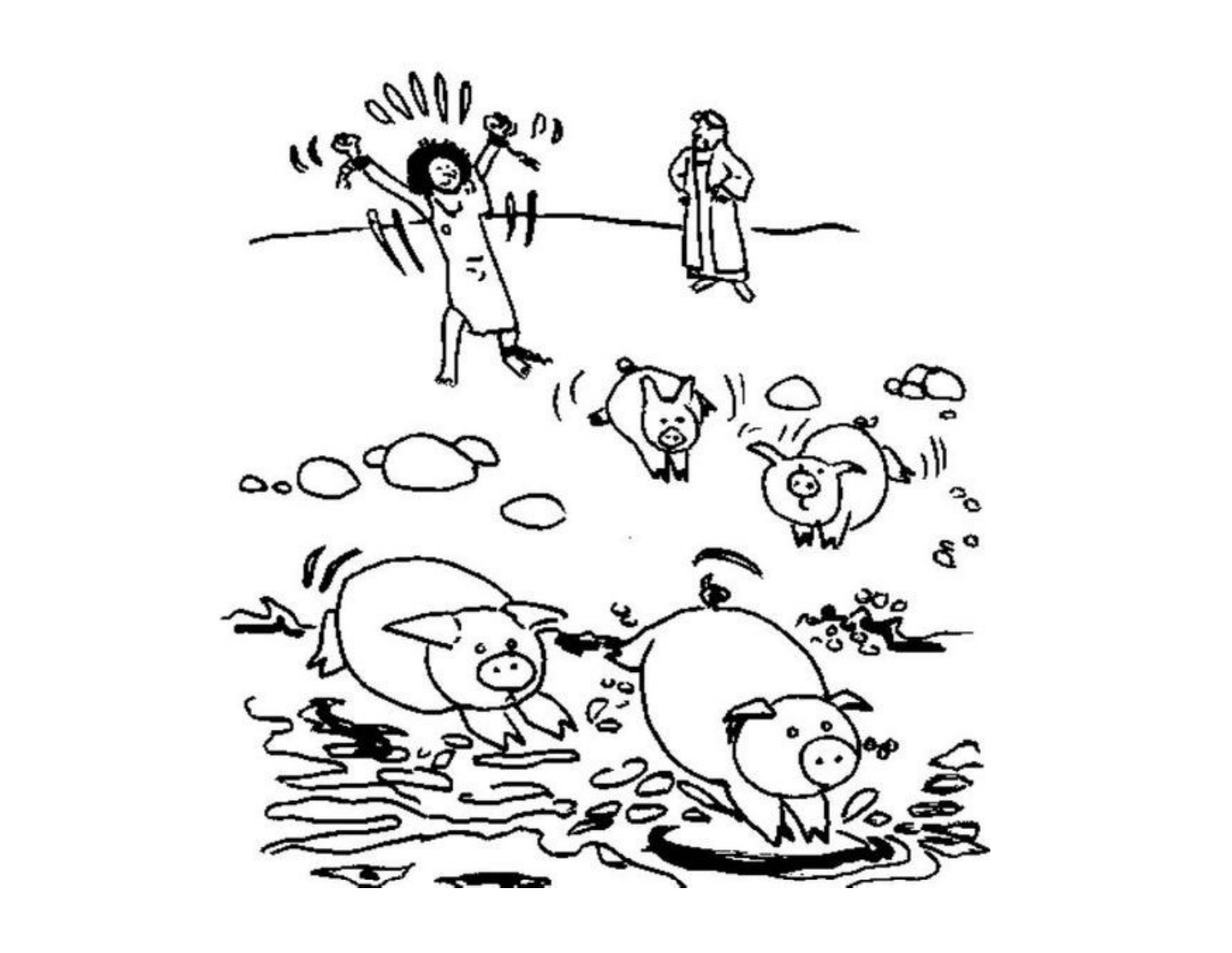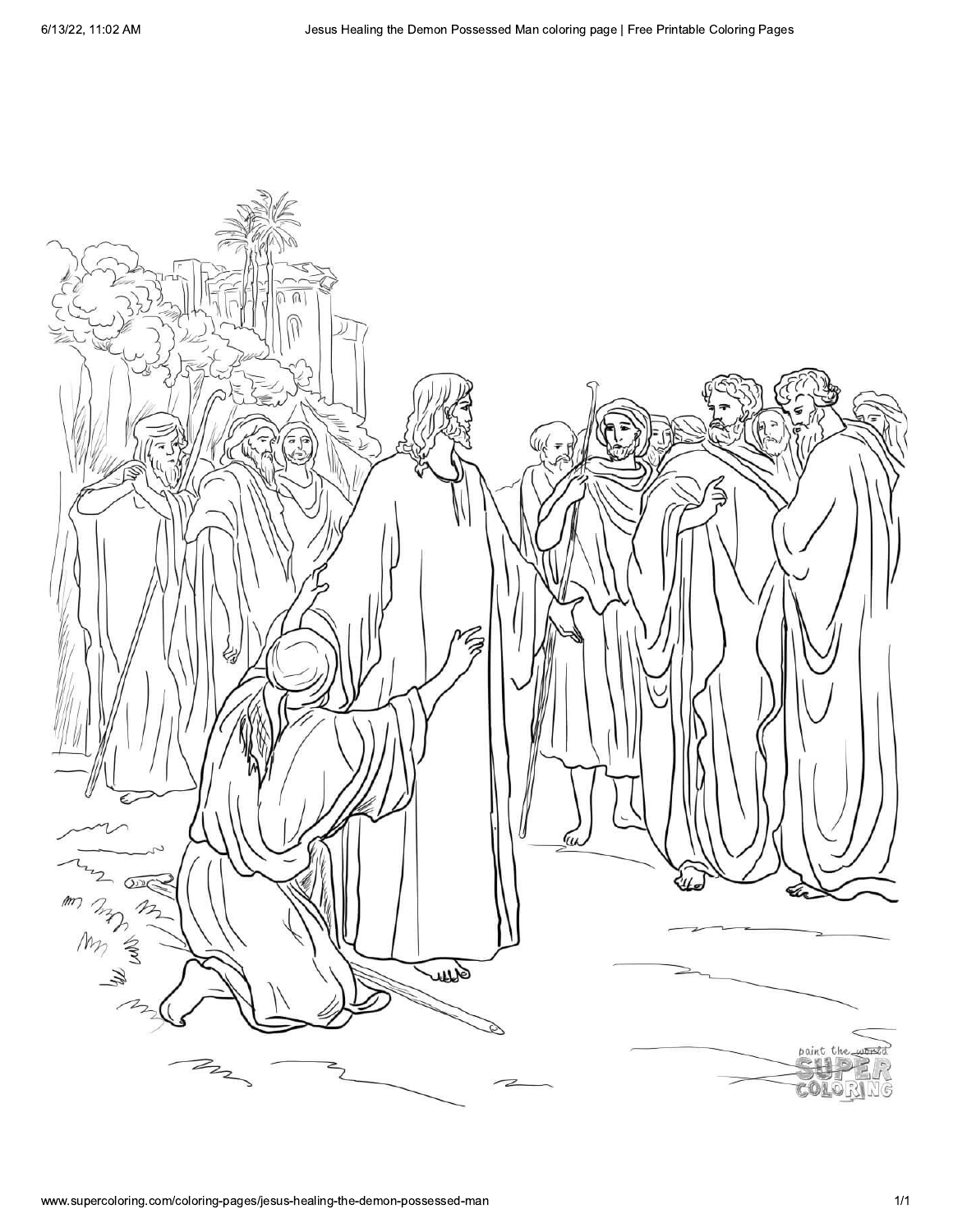# **Jesus Heals a Demon-Possessed Man**

And they came to Jesus, and found the man from whom the demons had gone out, sitting down at the feet of Jesus, clothed and in his right mind. Luke 8:35 (NIV)

The puzzle is based on Luke 8:26-39 (NIV).

|     |  |  | A E E X A M N L A T G T R L J |  |  |  |   |
|-----|--|--|-------------------------------|--|--|--|---|
| C U |  |  | U K V F V U V E V I L E J     |  |  |  |   |
| D R |  |  | E P O R T E D C I U T U Z     |  |  |  |   |
|     |  |  | R S P I G S B I I C I K N G B |  |  |  |   |
|     |  |  | O D F D Y Z S R M C J E S U S |  |  |  |   |
|     |  |  | W H O Q B L F C O Q U W M A U |  |  |  |   |
|     |  |  | N A O N L P Y G H K K R G R   |  |  |  | R |
|     |  |  | E N T I B L E D A A E N E D N |  |  |  |   |
|     |  |  | D D H M E F A O P L I N G D D |  |  |  |   |
|     |  |  | J S D Z G S N K P D I N K E   |  |  |  | I |
|     |  |  | X M E R G P H W E L J L S C E |  |  |  |   |
|     |  |  | F X M X E I N E E H E S E J W |  |  |  |   |
|     |  |  | F W O R D R F X P T E G P E E |  |  |  |   |
| C F |  |  | N E O I Y W T R J G Y P U     |  |  |  |   |
| F P |  |  | N O O T Y M D U P U N O B     |  |  |  |   |

| <b>FOOT</b>  | <b>BEGGED</b> | PFOPLE          | HAND.          | <b>CHAINS</b> |
|--------------|---------------|-----------------|----------------|---------------|
| <b>PIGS</b>  | <b>BROKEN</b> | <b>REPORTED</b> | <b>DROWNED</b> | CURED         |
| GUARD.       | GALILEE.      | HILL SIDE.      | DRESSED        | JESUS         |
| <b>DEMON</b> | FFFDING       | SPIRIT          | I AKF          | <b>FVII</b>   |

Copyright © 2007 Sermons 4 Kids, Inc. All Rights Reserved Sermons4Kids.com